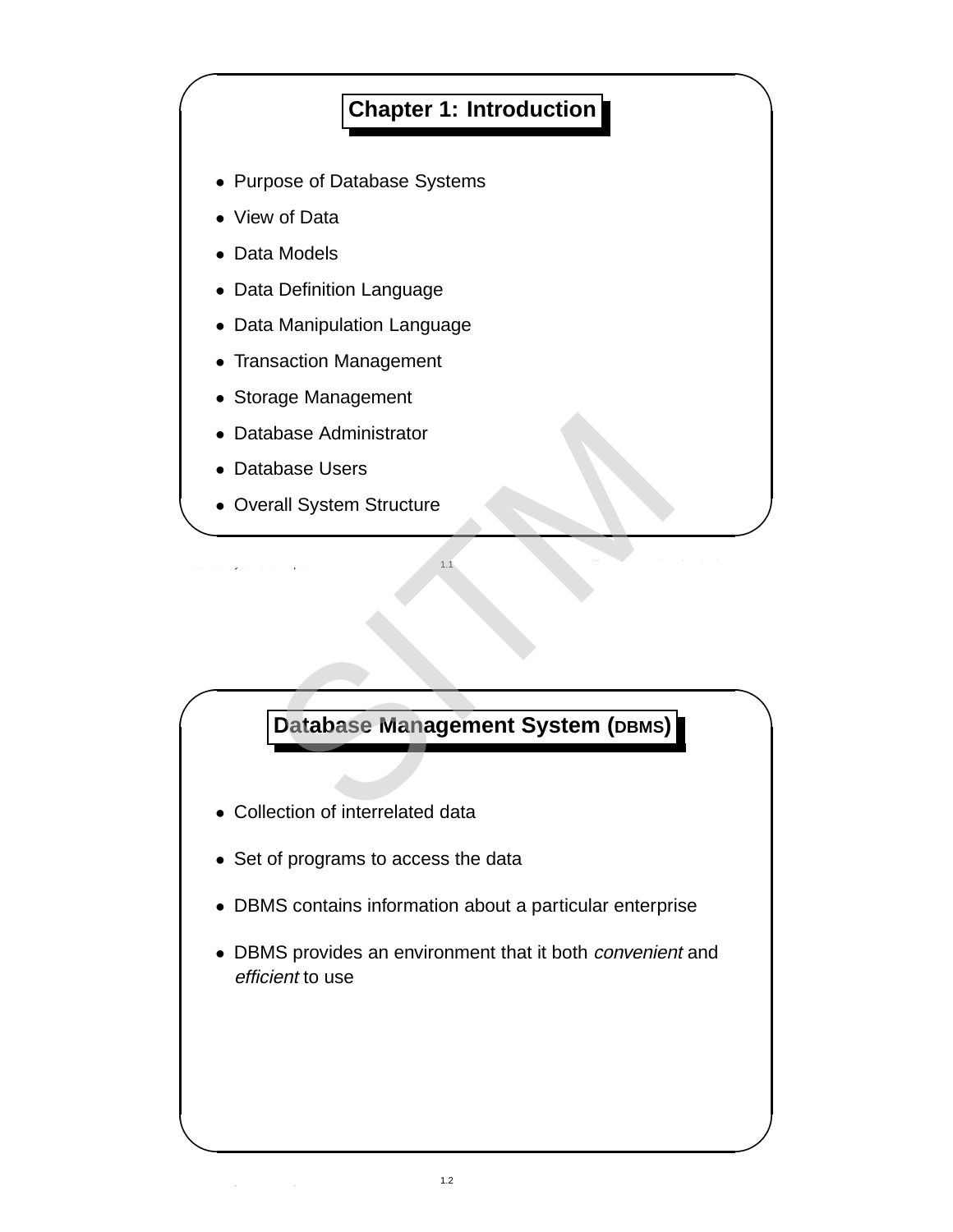## ' **Purpose of Database Systems**

Database management systems were developed to handle the following difficulties of typical file-processing systems supported by conventional operating systems.

- Data redundancy and inconsistency
- Difficulty in accessing data
- Data isolation multiple files and formats
- Integrity problems
- Atomicity of updates
- Concurrent access by multiple users
- Security problems



 $D_{\rm{max}}$  System concepts 1.3  $\mu$  Silberschatz, Korth and Sudarshan  $\mu$  Silberschatz, Korth and Sudarshan  $\mu$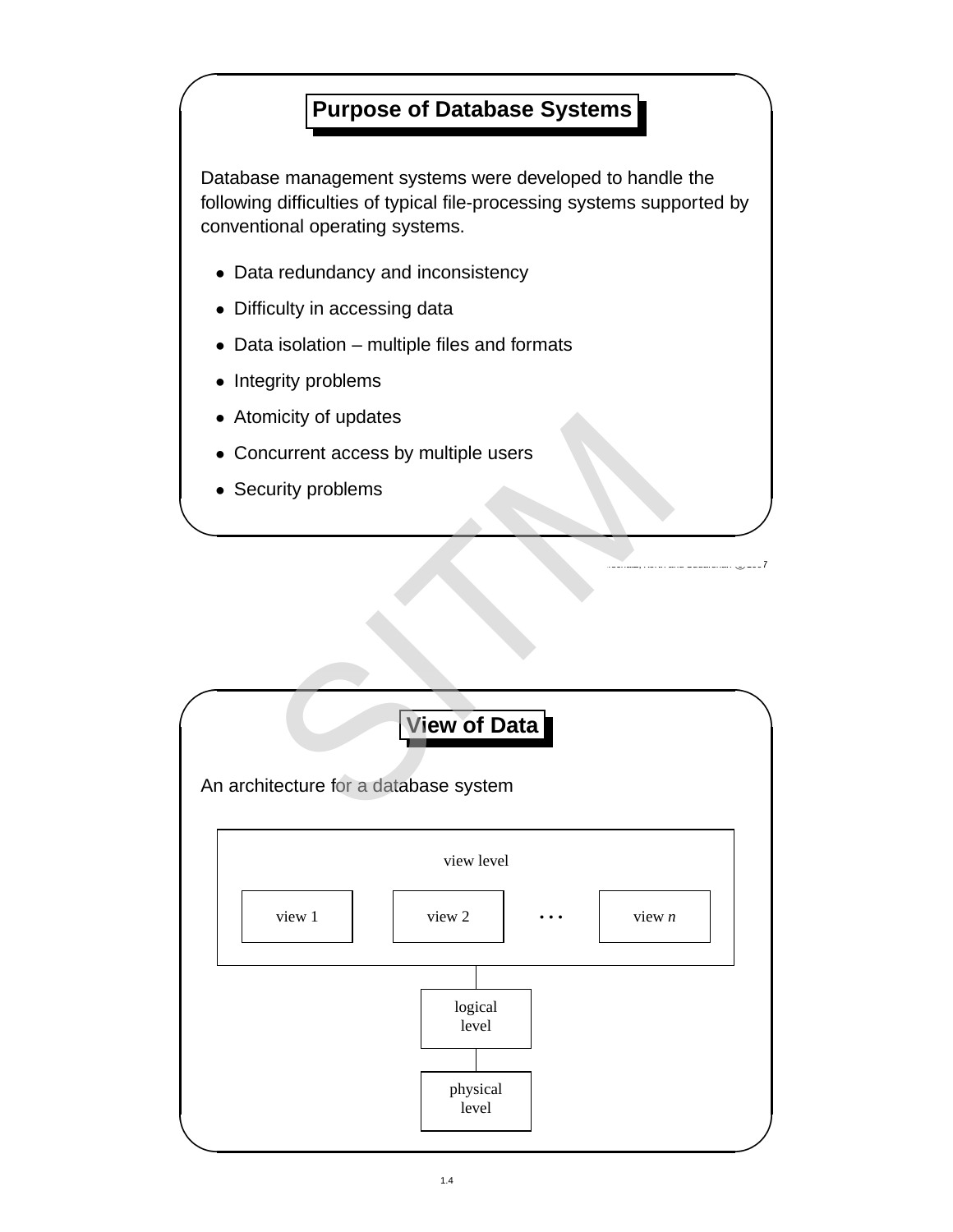

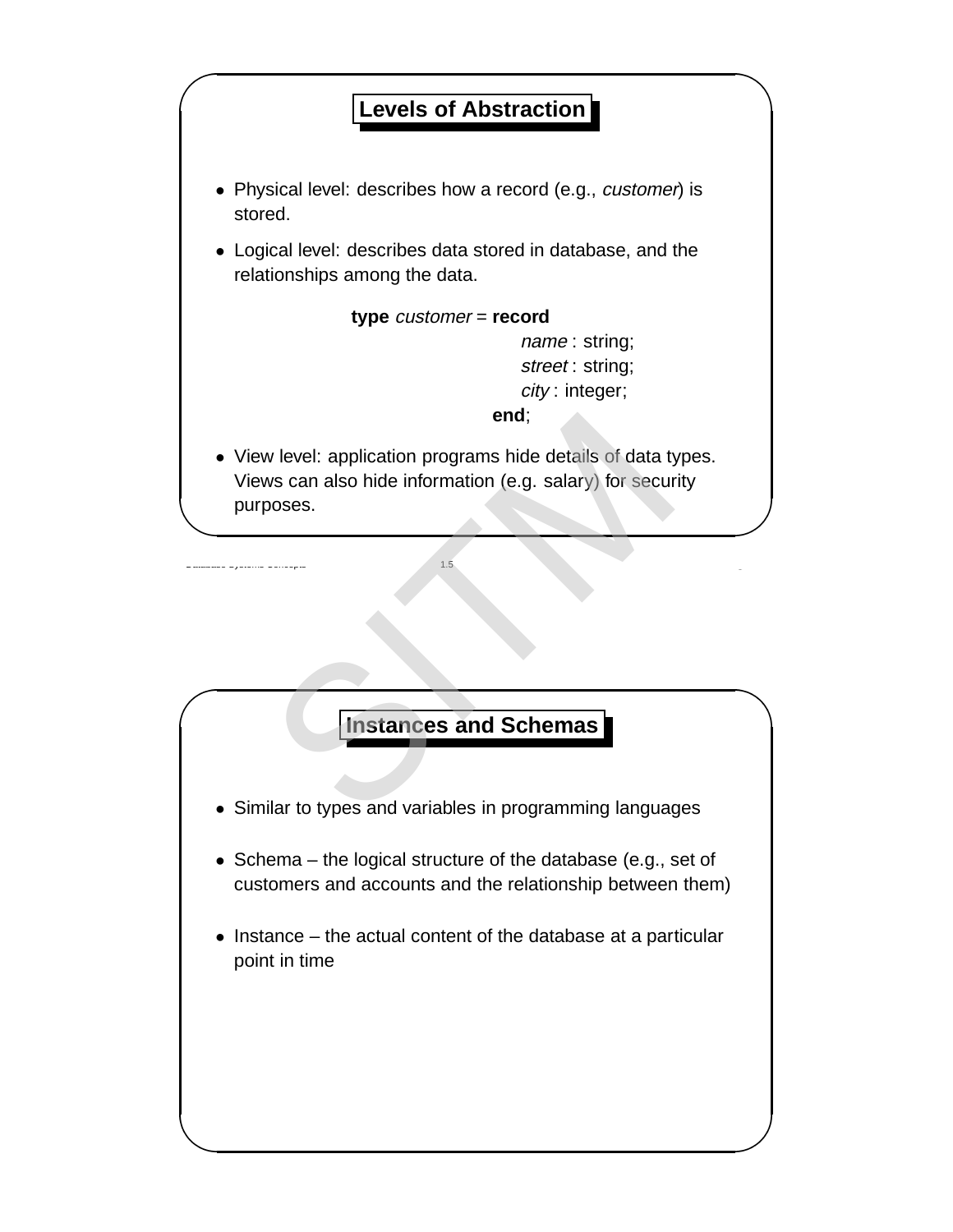# **The Contract Data Independence**

- Ability to modify a schema definition in one level without affecting a schema definition in the next higher level.
- The interfaces between the various levels and components should be well defined so that changes in some parts do not seriously influence others.
- Two levels of data independence:
	- **–** Physical data independence
	- **–** Logical data independence

#### Data Models **Data Models**

 $1.7$  Silberschatz, Korth and Sudarshan  $\mathcal{L}$ 

- A collection of tools for describing: I.
	- **–** data
	- **–** data relationships
	- **–** data semantics
	- **–** data constraints
- Object-based logical models
	- **–** entity-relationship model
	- **–** object-oriented model
	- **–** semantic model
	- **–** functional model
- Record-based logical models
	- **–** relational model (e.g., SQL/DS, DB2)
	- **–** network model
	- **–** hierarchical model (e.g., IMS)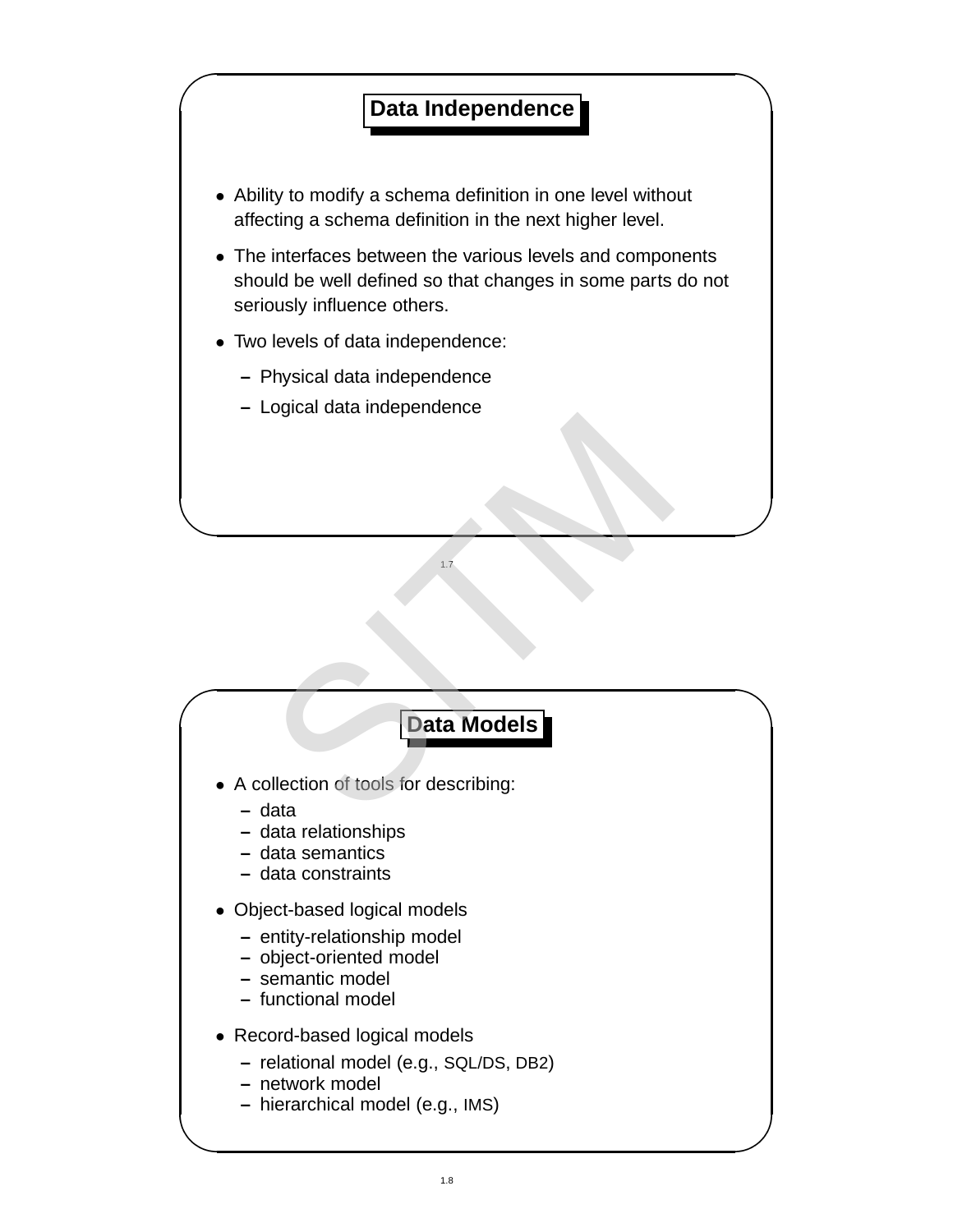

| <b>Relational Model</b>                          |           |  |                 |              |        |           |           |           |
|--------------------------------------------------|-----------|--|-----------------|--------------|--------|-----------|-----------|-----------|
| Example of tabular data in the relational model: |           |  |                 |              |        |           |           |           |
|                                                  | customer- |  | social-security | customer-    |        | customer- |           | account-  |
|                                                  | name      |  |                 |              | street |           |           | number    |
|                                                  | Johnson   |  | 192-83-7465     |              | Alma   |           | Palo Alto | $A - 101$ |
|                                                  | Smith     |  | 019-28-3746     | <b>North</b> |        | Rye       |           | $A - 215$ |
|                                                  | Johnson   |  | 192-83-7465     | Alma         |        | Palo Alto |           | $A - 201$ |
|                                                  | Jones     |  | 321-12-3123     | Main         |        | Harrison  |           | A-217     |
| Smith                                            |           |  | 019-28-3746     | <b>North</b> |        | Rye       |           | A-201     |
|                                                  |           |  | account-number  |              |        | balance   |           |           |
|                                                  |           |  | A-101           |              |        | 500       |           |           |
|                                                  |           |  | $A - 201$       |              |        | 900       |           |           |
|                                                  |           |  | A-215           |              |        | 700       |           |           |
|                                                  |           |  | A-217           |              | 750    |           |           |           |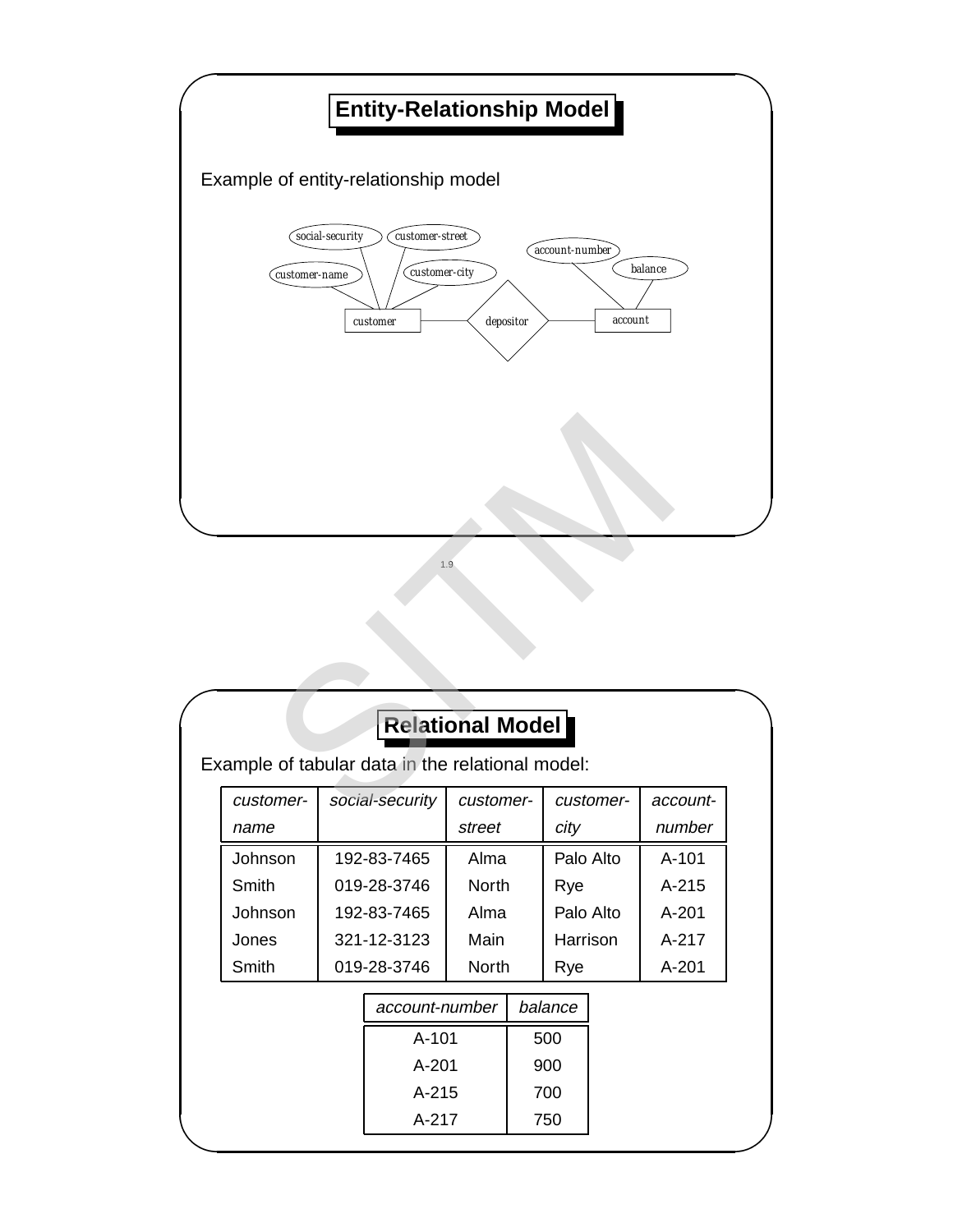

 $\blacksquare$  Systems Concepts 1.11 Silberschatz, Korth and Sudarshan  $\blacksquare$ 

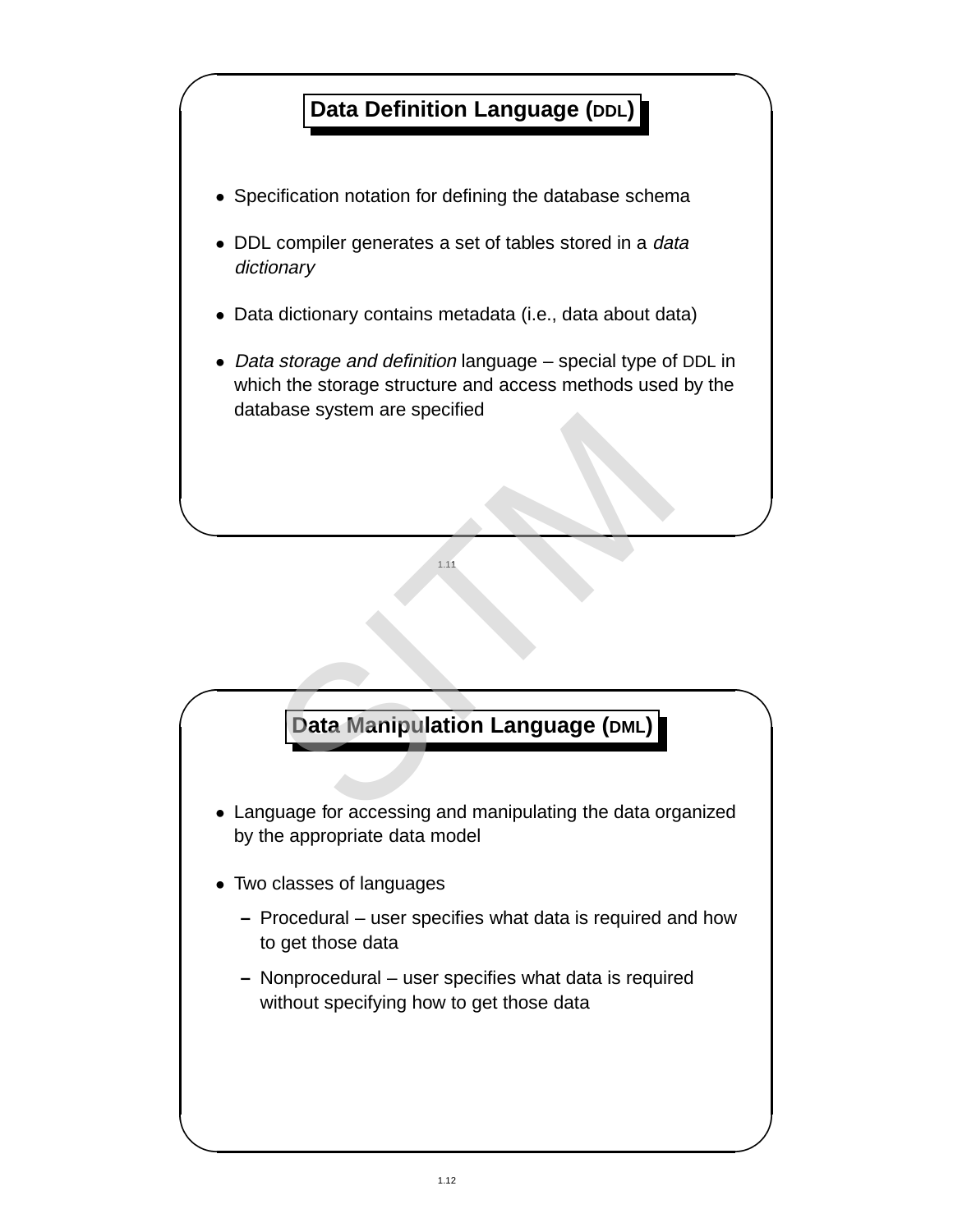

 $\blacksquare$  1.13 Silberschatz, Korth and Sudarshan  $\blacksquare$ 

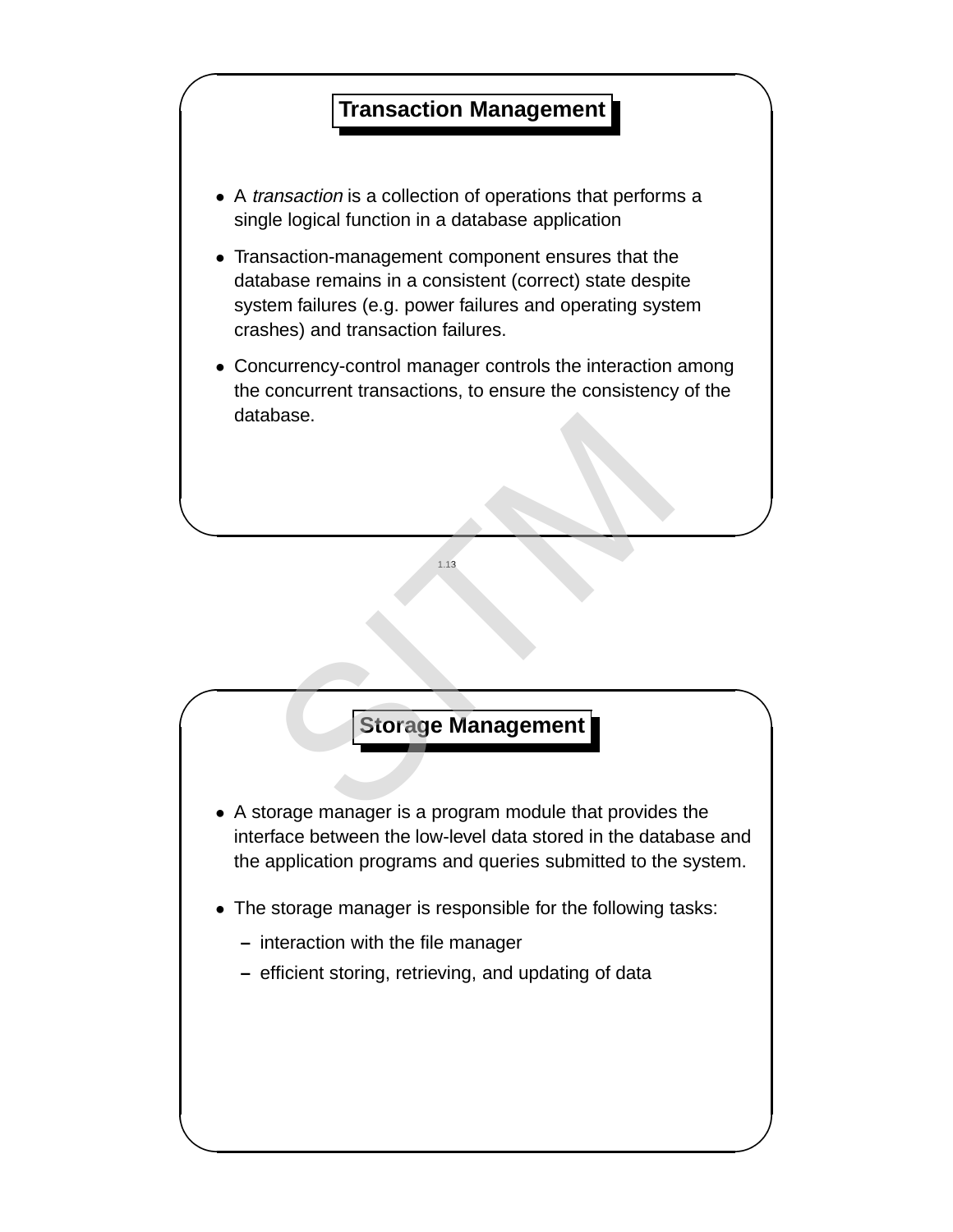# **The Contract Contract Contract Contract Contract Contract Contract Contract Contract Contract Contract Contract Contract Contract Contract Contract Contract Contract Contract Contract Contract Contract Contract Contract C**

- Coordinates all the activities of the database system; the database administrator has a good understanding of the enterprise's information resources and needs.
- Database administrator's duties include:
	- **–** Schema definition
	- **–** Storage structure and access method definition
	- **–** Schema and physical organization modification
	- **–** Granting user authority to access the database
	- **–** Specifying integrity constraints
	- **–** Acting as liaison with users
	- **–** Monitoring performance and responding to changes in requirements Acting as liaison with users<br>
	Monitoring performance and responding to change<br>
	equirements<br>
	Batabase Users<br>
	Figures 4.155<br>
	Supplying the Way they expect to inter-

 $\blacksquare$  1.15 Silberschatz, Korth and Sudarshan  $\blacksquare$ 

**Database Users** 

- Users are differentiated by the way they expect to interact with the system
- Application programmers interact with system through DML calls
- Sophisticated users form requests in a database query language
- Specialized users write specialized database applications that do not fit into the traditional data processing framework
- Naive users invoke one of the permanent application programs that have been written previously